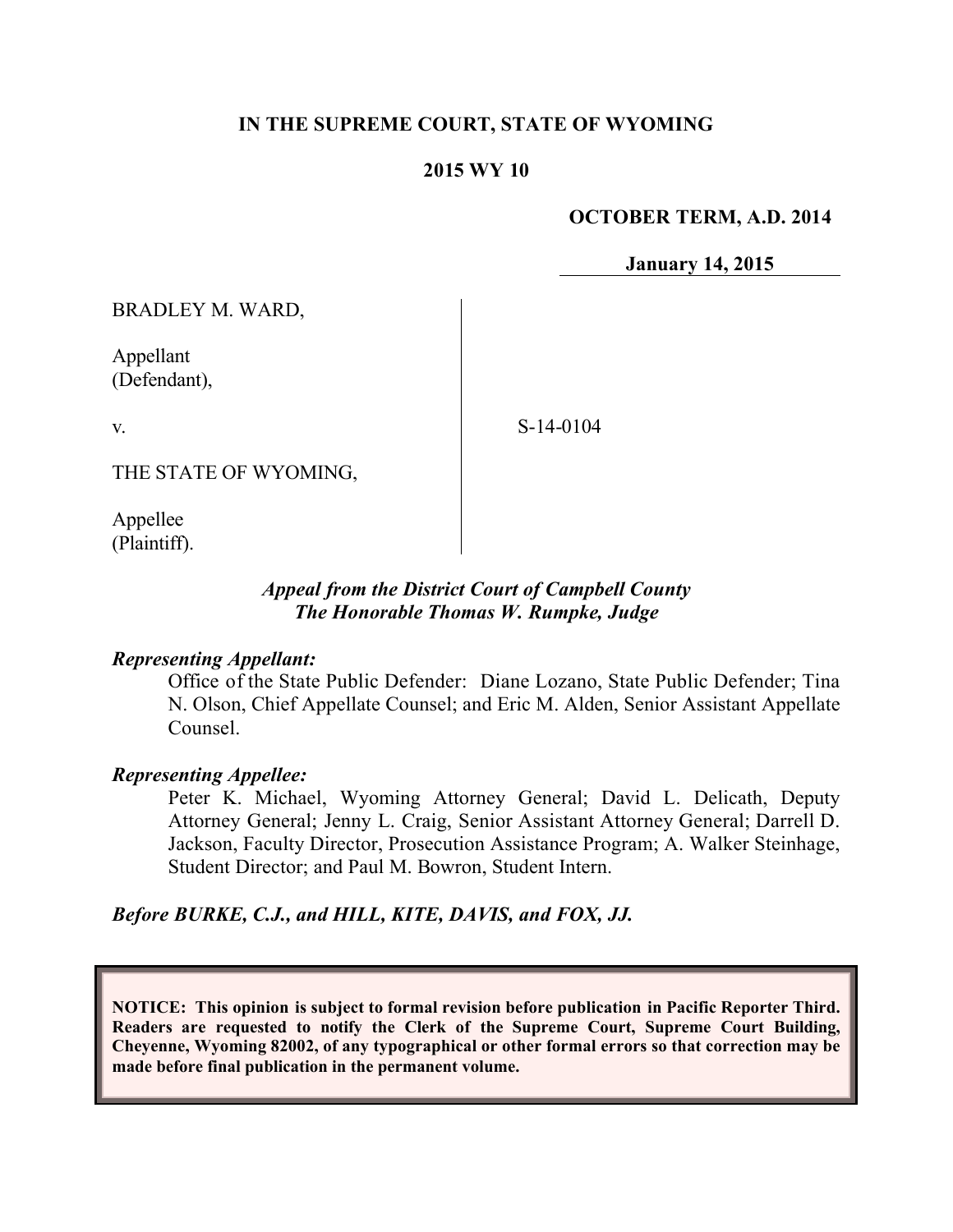# **HILL,** Justice.

[¶1] Bradley Ward was charged with felony possession of marijuana based on evidence found in a search of his vehicle following his involvement in an automobile accident. Ward moved to suppress the evidence and his statements to law enforcement, arguing that the investigating officer impermissibly extended the scope of his contact with Ward by continuing to question him after issuing a citation to and releasing the other driver. The district court denied Ward's motion to suppress, and Ward entered a conditional guilty plea to the felony possession charge, reserving the right to appeal the court's order denying the motion to suppress.

[¶2] On appeal, Ward does not challenge the search of his vehicle on the basis that the investigating officer impermissibly extended the scope of his detention. Ward instead argues that the State failed to present sufficient evidence at the suppression hearing concerning the certification of the drug dog used by the investigating officer. Because we find that Ward did not raise this issue before the district court and did not properly reserve the question pursuant to his W.R.Cr.P. 11(a)(2) plea, we will not address the issue, and we affirm the order denying Ward's motion to suppress.

# **ISSUE**

[¶3] Ward presents a single issue on appeal, stating the issue as:

Did the evidence presented by the State meet the minimum requirements of *Florida v. Harris*, 133 S.Ct. 1050 (2013)?

# **FACTS**

[¶4] On June 5, 2013, Ward was involved in a vehicle accident in Gillette, Wyoming. Officer Steven Dillard of the Gillette Police Department was dispatched to investigate the accident and had with him his canine partner, Duke. On route to the accident, dispatch informed Officer Dillard that a witness had reported that he observed Ward, after the accident, move items from the backseat of his vehicle to the cargo area and then cover them with a blanket.

[¶5] On arriving at the accident scene, Officer Dillard made contact with Ward and with the other driver. By the time a second officer arrived on the scene, Officer Dillard had decided to cite the other driver in relation to the accident, and he directed the second officer to issue that citation and complete other aspects of the accident investigation.

[¶6] Officer Dillard then contacted the witness who had reported that he observed Ward moving items in his vehicle after the accident. The witness confirmed his earlier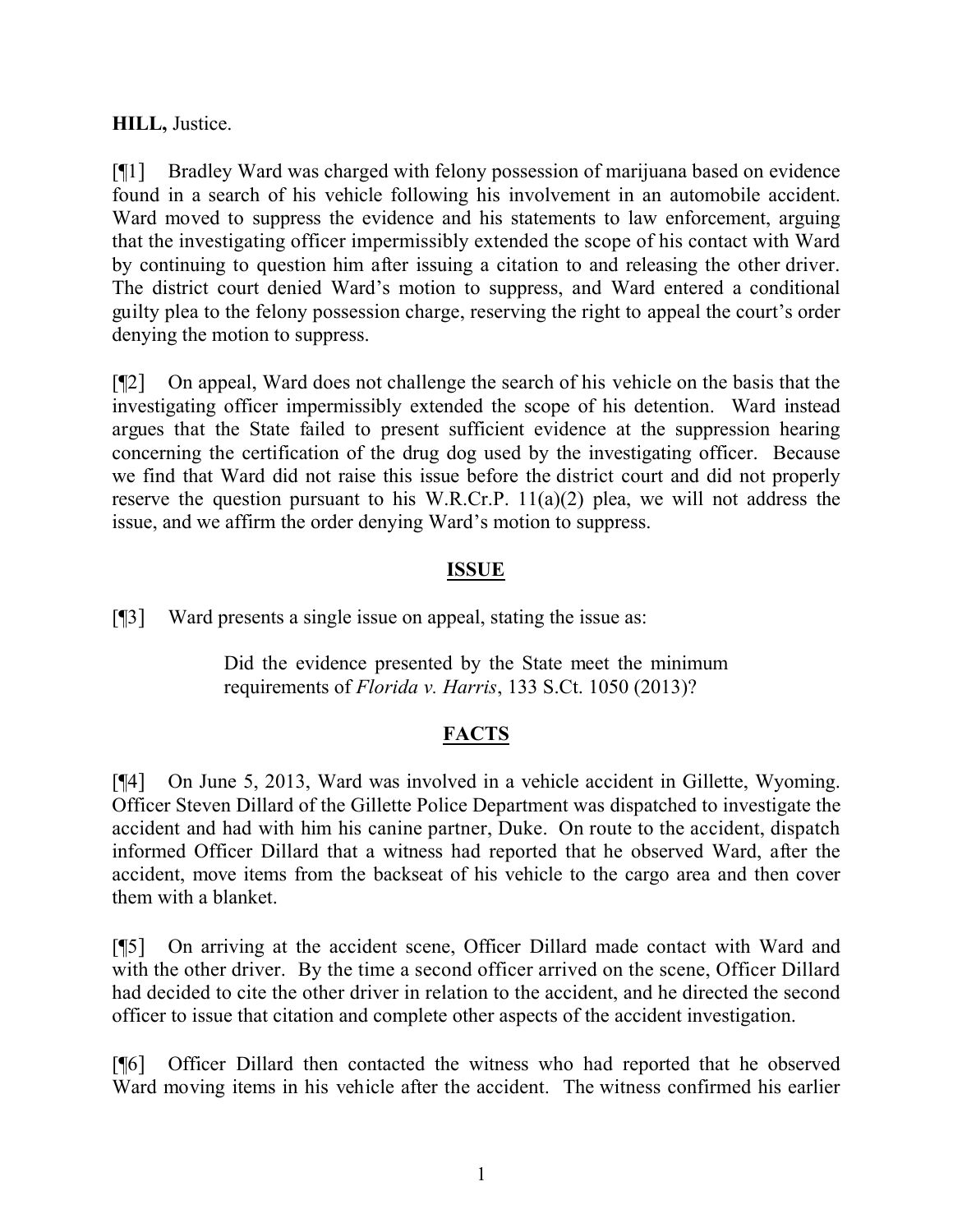account, and Officer Dillard again approached Ward and asked him why he had moved the items in his vehicle. Ward initially denied moving any items, but when Officer Dillard informed him of the witness report, Ward stated he moved the blanket to cover his dog, which had been frightened by the accident. Officer Dillard did not ask any further questions and informed Ward that he had his canine partner with him and that he was going to have the dog perform a free-air sniff of the vehicle.

[¶7] Officer Dillard had the dog perform the free-air sniff, and the dog indicated near the rear driver's side door. After returning the dog to his vehicle, Officer Dillard began a search of Ward's vehicle. As Officer Dillard was opening the tailgate on Ward's vehicle, he heard Ward, who was talking on his cell phone, tell someone that "he was going to jail." Officer Dillard asked Ward why he believed he was going to jail, and Ward responded by telling Officer Dillard that he was a felon and that he had a handgun, weed, and hash in the vehicle. Officer Dillard proceeded with his search of the vehicle and found numerous jars containing marijuana "shake" and approximately 14-15 grams of hash.

[¶8] On June 7, 2013, a felony information was filed against Ward charging him with possession of a controlled substance. On July 24, 2013, Ward filed a motion to suppress evidence obtained in the search of his vehicle as well as his statements made to law enforcement. As the basis for his motion to suppress, Ward stated:

> Officer Dillard did not have a reasonable, articulable suspicion of another crime necessary to justify the continued detention of the Defendant. His continued detention, and the subsequent search of his vehicle was done in violation of his rights under the Fourth Amendment of the United States Constitution and Article One § Four of the Wyoming Constitution. As such, all statements made, and all evidence seized from that point on are fruits of the poisonous tree, and must be suppressed.

[¶9] On August 28, 2013, the district court held a hearing on Ward's motion to suppress, and on September 16, 2013, the court issued an order denying the motion. In denying the motion to suppress, the court noted, "Defendant did not challenge Dillard's canine partner's certification, the dog's indication, or any other aspect regarding the use of the canine. Therefore, the court will not address any issues regarding this aspect of the search."

[¶10] On October 11, 2013, Ward filed a motion to reconsider, requesting that the district court reconsider its decision based on video from Officer Dillard's vehicle that had not been available when Ward filed his motion to suppress. On October 25, 2013, the court held a hearing on Ward's motion to reconsider. During that hearing, Ward's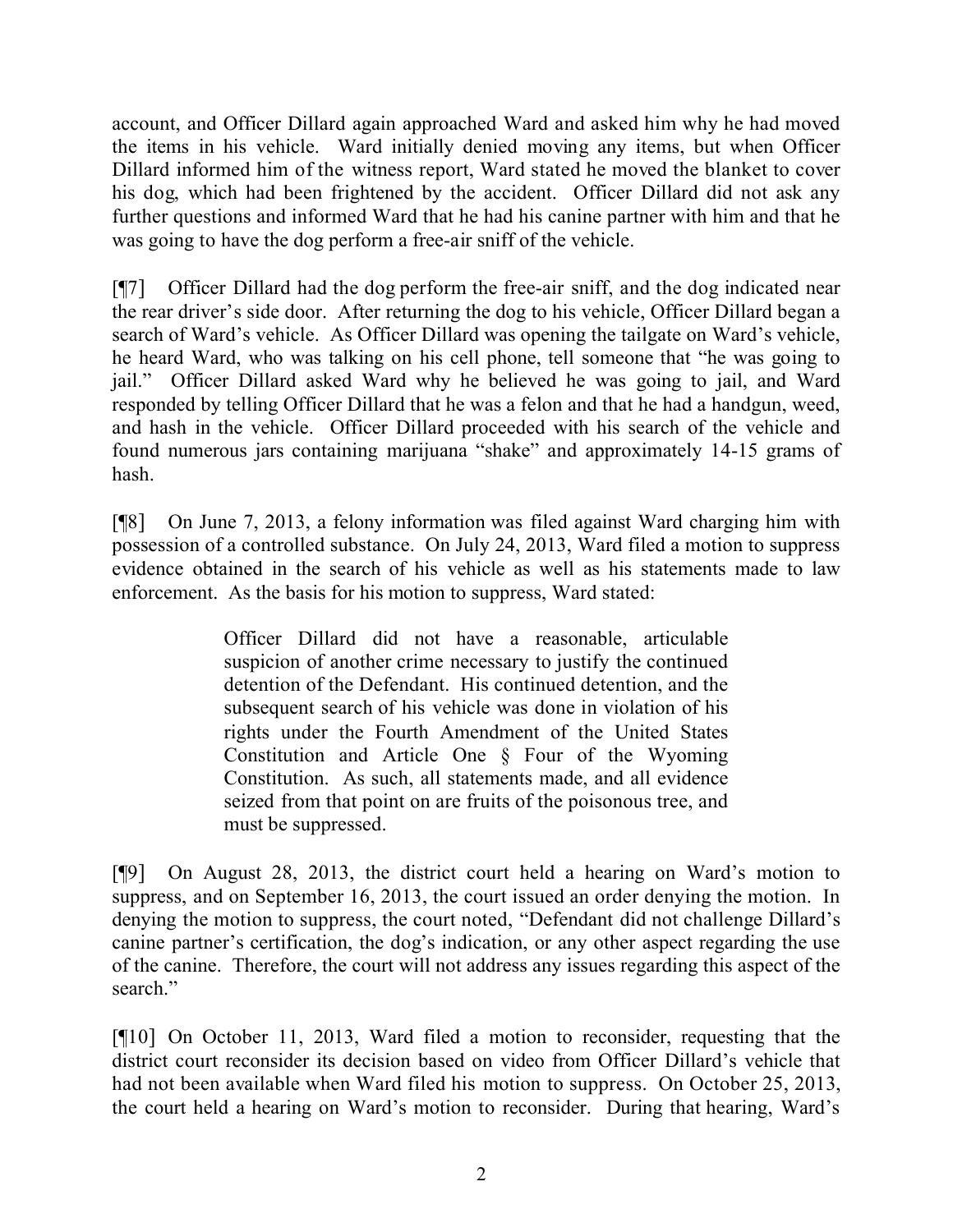counsel argued that the video recording contradicted Officer Dillard's testimony that Ward was behaving nervously and supported the motion to suppress because it showed that the search was not conducted within the scope of Officer Dillard's accident investigation. After hearing from Ward and the State, the court denied the motion to reconsider.

[¶11] On November 1, 2013, Ward entered a conditional plea agreement with the State, pursuant to W.R.Cr.P. 11(a)(2). In return for Ward's guilty plea, the State agreed that it would not pursue any charges relating to Ward's firearm possession. Pursuant to his conditional plea, Ward reserved the right to "seek review of the District Court's denial of his *Motion to Suppress Evidence and Statements*."

[¶12] On November 19, 2013, the district court entered its Judgment Upon Plea of Guilty, and on January 28, 2014, the court entered an order sentencing Ward to two to three years in prison. On February 12, 2014, Ward filed a notice of appeal to this Court.

# **STANDARD OF REVIEW**

[¶13] This Court reviews motion to suppress rulings using the following standard of review:

> We review the district court's factual findings on a motion to suppress for clear error. We defer to those findings and view the evidence in the light most favorable to the prevailing party because the district court is in the best position to weigh the evidence, assess the credibility of witnesses, and make the necessary inferences, deductions, and conclusions. However, "we review the ultimate determination regarding the constitutionality of a particular search or seizure de novo." *Sen [v. State]*, ¶ 25, 301 P.3d [106] at 117 [(Wyo. 2013)] (citing *Owens [v. State]*, ¶ 8, 269 P.3d [1093] at 1095 [(Wyo. 2012)]). *See also Lovato v. State*, 2010 WY 38, ¶ 11, 228 P.3d 55, 57–58 (Wyo.2010) (quoting *Yoeuth v. State*, 2009 WY 61, ¶ 16, 206 P.3d 1278, 1282 (Wyo. 2009)); *Meadows v. State*, 2003 WY 37, ¶ 23, 65 P.3d 33, 40 (Wyo. 2003) (quoting *Gehnert v. State*, 956 P.2d 359, 362 (Wyo. 1998)).

*Klomliam v. State*, 2014 WY 1, ¶ 15, 315 P.3d 665, 668-69 (Wyo. 2014) (quoting *Hunnicutt–Carter v. State*, 2013 WY 103, ¶ 20, 308 P.3d 847, 852 (Wyo. 2013)).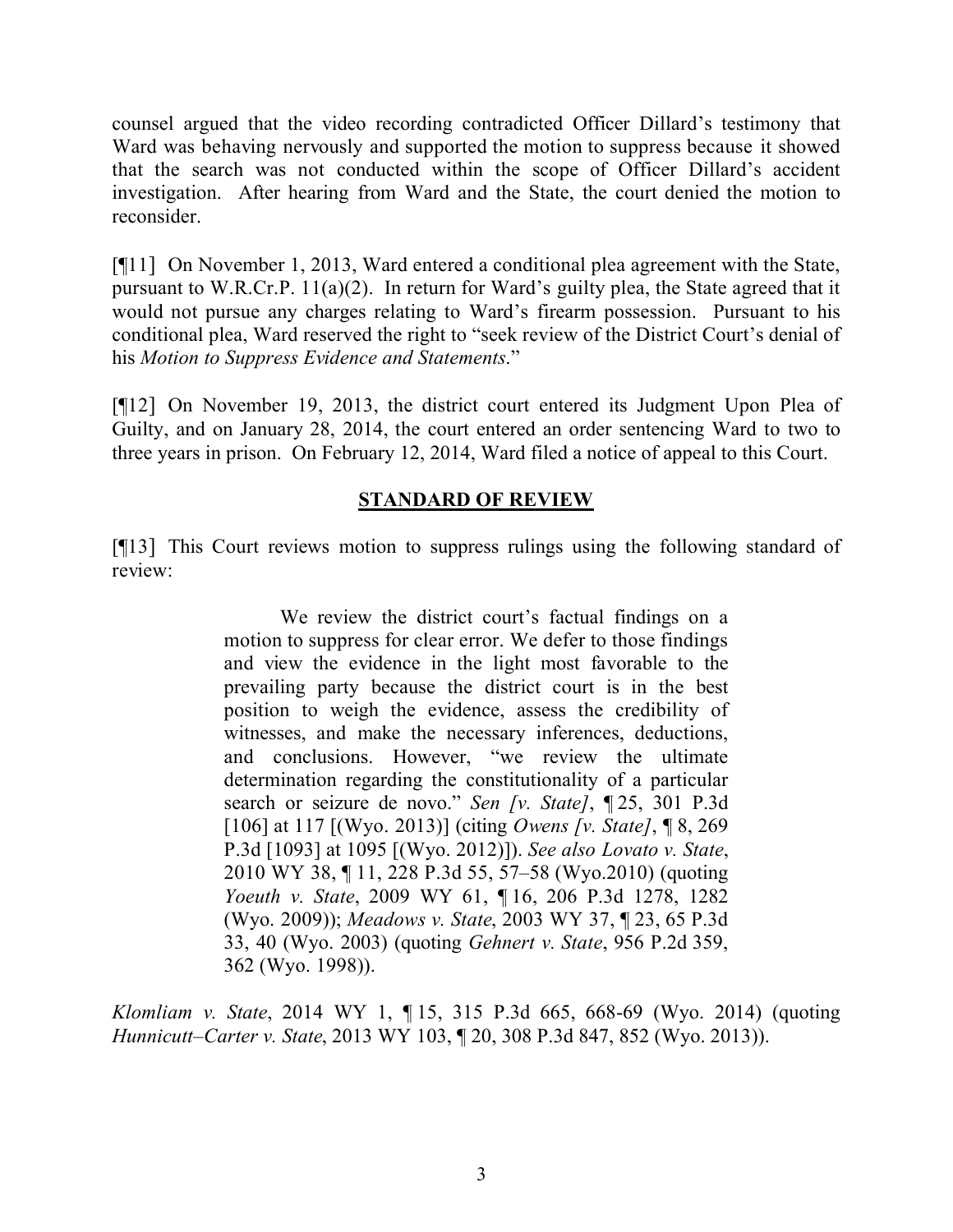#### **DISCUSSION**

[¶14] On appeal, Ward has abandoned his argument that the investigating officer impermissibly extended the scope of his detention. Ward instead argues that the State failed to meet its burden of showing that the search of his vehicle was reasonable because it presented insufficient evidence concerning the certification of Officer Dillard's drug dog. In support of this argument, Ward cites *Florida v. Harris*, U.S. , 133 S.Ct. 1050, 185 L.Ed.2d 61 (2013). He contends that this ruling requires the State, with or without a challenge from the defendant, and as part of its burden of establishing the reasonableness of its search, to present evidence of a dog's satisfactory performance in a certification or training program. We conclude that we need not, however, decide the parameters of the Supreme Court's decision in *Florida v. Harris* because Ward did not preserve this question for our review.

[¶15] This Court has rejected consideration of new issues on appeal following entry of a conditional plea, explaining:

> We have consistently held that a guilty plea or nolo contendere plea waives appellate review of all nonjurisdictional claims. *Morgan v. State*, 2004 WY 95, ¶ 23, 95 P.3d 802, 808 (Wyo. 2004); *Bailey v. State*, 12 P.3d 173, 177 (Wyo.2000); *Smith v. State*, 871 P.2d 186, 188 (Wyo. 1994); *Ochoa v. State*, 848 P.2d 1359, 1361–62 (Wyo.1993); *Davila v. State*, 831 P.2d 204, 205 (Wyo. 1992). Constitutional challenges to pretrial proceedings, including claims of unlawfully obtained evidence, as in this case, fall into the category of non-jurisdictional claims which do not survive a valid guilty plea or nolo contendere plea. The only exception to the waiver rule can be found in W.R.Cr.P. 11(a)(2), which "allows a defendant to plead guilty while reserving the right to seek review on appeal of any specified pretrial motion." *Bailey*, 12 P.3d at 177. However, we have held that a conditional plea of guilty or nolo contendere, while providing a mechanism for appellate review, does not provide *carte blanche* permission for an appellant to present any and all arguments on appeal. *Morgan*, ¶¶ 24–25, 95 P.3d at 808–09 (citing *Bailey*, 12 P.3d at 177–78); *see also Custer v. State*, 2006 WY 72, ¶¶ 10–12, 135 P.3d 620, 623–24 (Wyo. 2006); *Lindsay v. State*, 2005 WY 34, ¶¶ 16–17, 19 n.7, 108 P.3d 852, 856–57 n.7 (Wyo. 2005). Instead, an appellant may only argue those issues which were clearly brought to the attention of the district court. *Morgan*, ¶ 24, 95 P.3d at 808–09.